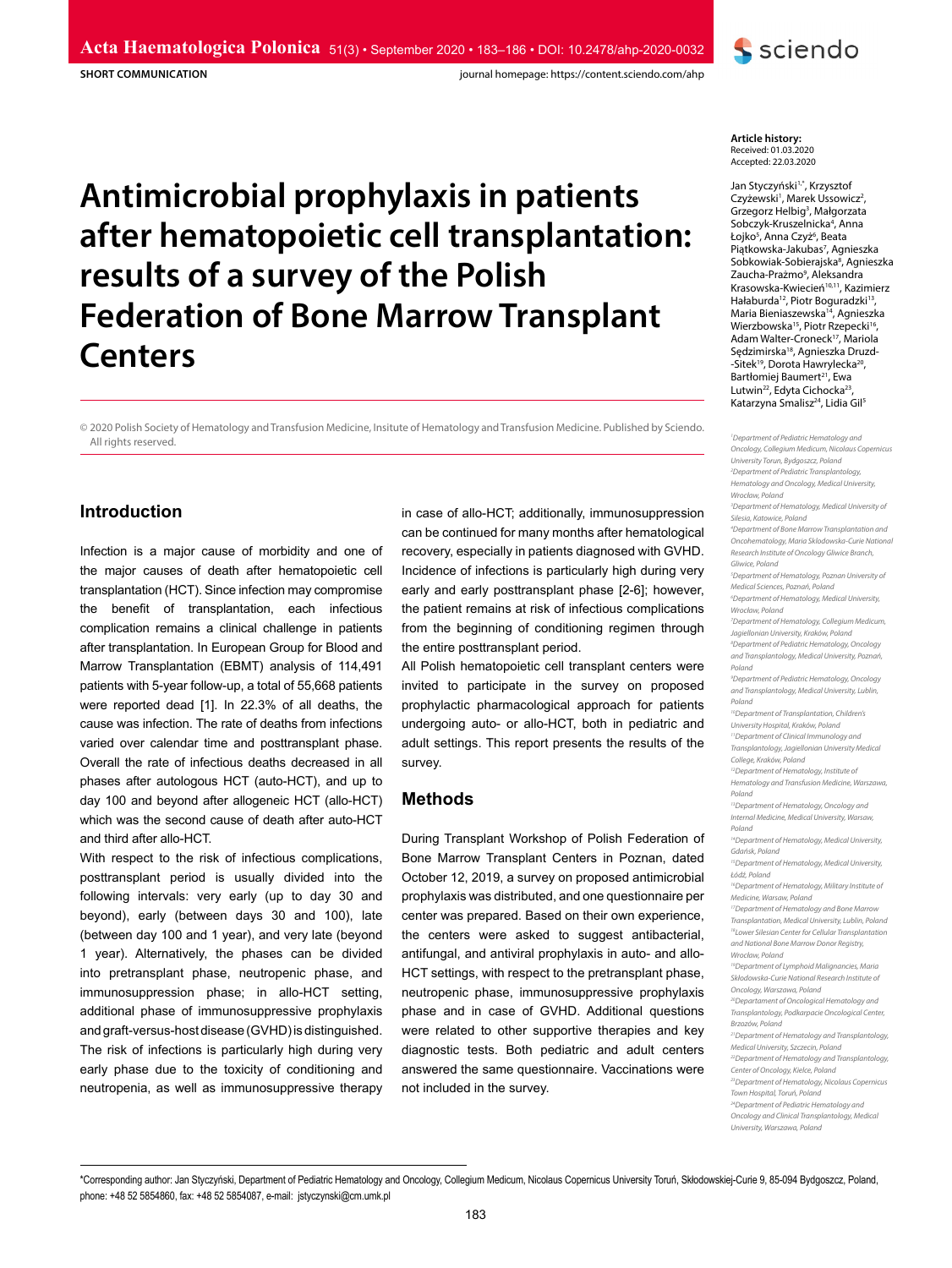Five adult and one pediatric centers perform auto-HCT only; however, they partially answered the allo-HCT section, as the survey questions were about the recommended approach.

No Bioethical Committee agreement was necessary for this study, as no patients were involved. All participants of the survey are coauthors of this manuscript and they gave their agreement for publication.

# **Results and Discussion**

A total number of 23 centers participated, including 6 for pediatric and 17 for adult patients. The summary of prophylaxis proposed by the centers with respect to auto- and allo-HCT and with respect to pre- and posttransplant phases in allo-HCT setting is shown in table I.

## **Prophylaxis in auto- and allo-HCT settings**

## *Antibacterial prophylaxis*

More than half of adult centers both in auto- and allo-HCT patients prefer to use quinolones (ciprofloxacin or levofloxacin). Some of the adult centers are in favor of use of oral penicillins (amoxicillin ± clavulanate or V-cyllin) mainly in allo-HCT setting. The choice of prophylaxis in pediatric centers is split between ciprofloxacin and amoxicillin, both in allo- and auto-HCT settings. Additionally, half of the centers are willing to use V-cyllin after allo-HCT. The prophylactic use of other antibacterial compounds is rare both in pediatric and adult centers.

## *Antifungal prophylaxis*

All pediatric and adult centers use fluconazole in patients after auto-HCT, and selection of antifungals in allo-HCT patients is variable and it includes posaconazole, voriconazole, fluconazole, and micafungin, with the exception of general avoidance of prophylactic use of voriconazole in pediatric centers. One adult center uses caspofungin during conditioning before allo-HCT with antithymocyte globulin (ATG). More than half adult centers perform regular weekly testing for galactomannan (GM) in all allo- and auto-HCT patients. It is also the rule for allo-HCT, but not for auto-HCT pediatric patients.

# *Antiviral prophylaxis*

All adult centers use acyclovir in allo- and auto-HCT settings, and all pediatric centers use acyclovir in allo-HCT patients while only exceptionally in auto-HCT setting. One adult center uses ganciclovir during conditioning before allo-HCT with ATG. Almost all adult and pediatric centers perform regular weekly testing for Cytomegalovirus (CMV) DNA and Epstein-Barr virus (EBV) DNA in allo-HCT patients. Some adult centers emphasize the necessity of use of letermovir in CMV-seropositive recipients.

## *Other antimicrobial prophylaxis*

Almost all centers use cotrimoxazole in prophylaxis against pneumocystodosis and toxoplasmosis. Almost all pediatric and a few adult centers perform regular intravenous immunoglobulin (IVIG) supplementation, mainly in allo-HCT patients.

# **Prophylaxis in various phases of allo-HCT**

# *Antibacterial prophylaxis*

Antibacterial prophylaxis in allo-HCT setting is rarely used during conditioning period by the centers, while virtually all pediatric and adult centers use prophylaxis both during neutropenia and immunosuppressive treatment and/or GVHD phase.

# *Antifungal prophylaxis*

Antifungal prophylaxis in allo-HCT setting is very rarely used by adult centers during conditioning period, while virtually all pediatric and adult centers use antifungal prophylaxis both during neutropenia and immunosuppressive treatment and/or GVHD phase. Additionally, more than half pediatric centers also use antifungal prophylaxis during conditioning. None of the centers use voriconazole during conditioning. Itraconazole tablets are used exceptionally in one center only.

# *Antiviral prophylaxis*

Acyclovir is recommended for prophylaxis both before HCT and during neutropenia and immunosuppressive treatment by almost all centers.

## *Other antimicrobial prophylaxis*

Cotrimoxazole in prophylaxis is used both during neutropenia and immunosuppressive therapy periods in almost all centers, and also in part of the centers before HCT. Supplementation of IVIG to maintain concentration 4 g/L is performed both during neutropenia and immunosuppressive therapy in almost all centers.

## **Clinical implications of the survey**

The results of this survey underline the value of antimicrobial prophylaxis in patients undergoing HCT and good awareness of this issue in all transplant centers. Virtually all pediatric and adult centers use antibacterial, antifungal, antiviral, and anti-pneumocystodosis prophylaxis both in allo- and auto-HCT patients. There are some differences regarding specific drugs, especially with respect to the lower use of quinolones in pediatric patients. The most preferred combinations of drugs are: quinolones and penicillins, fluconazole and posaconazole, and acyclovir and cotrimoxazole. Posaconazole and voriconazole are used exclusively in allo-HCT patients in primary and secondary prophylaxis as a result of reimbursement program of these drugs in Poland. This is also in line with international guidelines of antimicrobial prophylaxis.

The results of this survey reflect pharmacological antimicrobial prophylaxis practices used in Polish transplant centers. They also reflect drug availability and reimbursement in Poland, since letermovir, a new anti-CMV compound, recommended for CMVseropositive allo-HCT recipients is not used in Poland.

This survey may be used to create universal national guidelines for Polish HCT centers which are compatible with international guidelines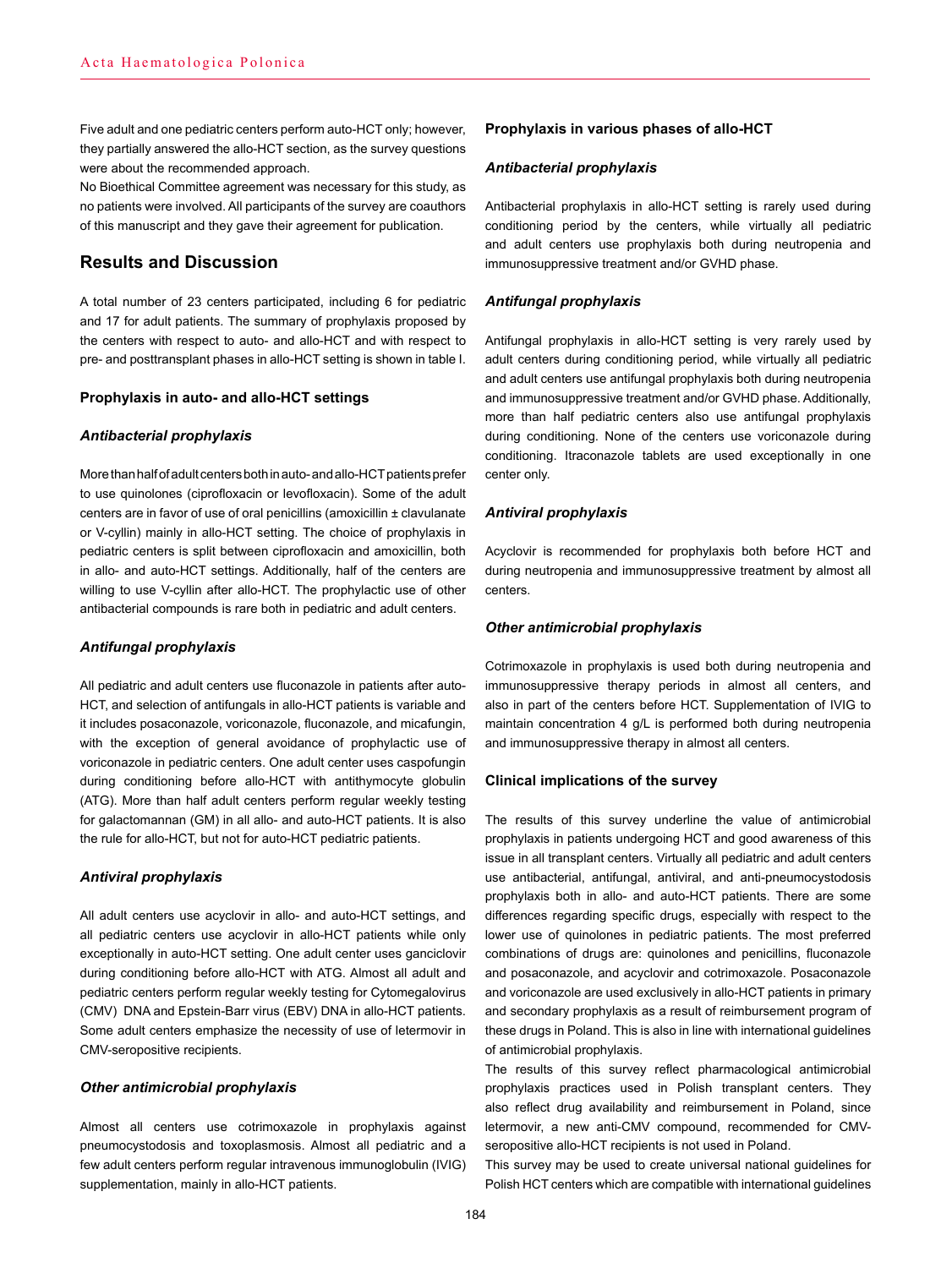# *Table I. Proposed anti-infective prophylaxis*

| Allo<br>Auto<br>Allo<br>Auto<br>Auto<br>Allo<br>Antibacterial<br>Quinolones: Ciprofloxacin<br>$\overline{2}$<br>9<br>8<br>12<br>4<br>11<br>6<br>Levofloxacin<br>6<br>6<br>6<br>÷,<br>÷,<br>$\mathbf{1}$<br>Penicillins: Amoxicillin ± Clavulanian<br>3<br>5<br>$\overline{4}$<br>9<br>4<br>3<br>$\mathbf{1}$<br>8<br>$\mathbf{1}$<br>11<br>V-cyllin<br>$\overline{\phantom{a}}$<br>$\overline{2}$<br>Cephalosporines: Cefuroxime<br>$\mathbf{1}$<br>$\mathbf{1}$<br>$\mathbf{1}$<br>$\mathbf{1}$<br>ä,<br>Aminoglycosides (oral)<br>$\mathbf{1}$<br>$\mathbf{1}$<br>$\mathbf{1}$<br>$\mathbf{1}$<br>$\overline{\phantom{a}}$<br>$\overline{\phantom{a}}$<br>Macrolides: Azithromycin<br>$\mathbf{1}$<br>1<br>$\overline{\phantom{a}}$<br>÷<br>$\overline{\phantom{a}}$<br>$\overline{\phantom{a}}$<br>$\mathbf{1}$<br>$\mathbf{1}$<br>$\mathbf{1}$<br>$\mathbf{1}$<br>Rifaximin<br>ä,<br>×,<br>Antifungal<br>12<br>16<br>Posaconazole<br>4<br>$\sim$<br>$\sim$<br>÷,<br>10<br>11<br>Voriconazole<br>$\mathbf{1}$<br>$\overline{\phantom{a}}$<br>$\overline{\phantom{a}}$<br>$\overline{\phantom{a}}$<br>5<br>15<br>Fluconazole<br>6<br>17<br>10<br>23 |
|-------------------------------------------------------------------------------------------------------------------------------------------------------------------------------------------------------------------------------------------------------------------------------------------------------------------------------------------------------------------------------------------------------------------------------------------------------------------------------------------------------------------------------------------------------------------------------------------------------------------------------------------------------------------------------------------------------------------------------------------------------------------------------------------------------------------------------------------------------------------------------------------------------------------------------------------------------------------------------------------------------------------------------------------------------------------------------------------------------------------------------------------------------|
|                                                                                                                                                                                                                                                                                                                                                                                                                                                                                                                                                                                                                                                                                                                                                                                                                                                                                                                                                                                                                                                                                                                                                       |
|                                                                                                                                                                                                                                                                                                                                                                                                                                                                                                                                                                                                                                                                                                                                                                                                                                                                                                                                                                                                                                                                                                                                                       |
|                                                                                                                                                                                                                                                                                                                                                                                                                                                                                                                                                                                                                                                                                                                                                                                                                                                                                                                                                                                                                                                                                                                                                       |
|                                                                                                                                                                                                                                                                                                                                                                                                                                                                                                                                                                                                                                                                                                                                                                                                                                                                                                                                                                                                                                                                                                                                                       |
|                                                                                                                                                                                                                                                                                                                                                                                                                                                                                                                                                                                                                                                                                                                                                                                                                                                                                                                                                                                                                                                                                                                                                       |
|                                                                                                                                                                                                                                                                                                                                                                                                                                                                                                                                                                                                                                                                                                                                                                                                                                                                                                                                                                                                                                                                                                                                                       |
|                                                                                                                                                                                                                                                                                                                                                                                                                                                                                                                                                                                                                                                                                                                                                                                                                                                                                                                                                                                                                                                                                                                                                       |
|                                                                                                                                                                                                                                                                                                                                                                                                                                                                                                                                                                                                                                                                                                                                                                                                                                                                                                                                                                                                                                                                                                                                                       |
|                                                                                                                                                                                                                                                                                                                                                                                                                                                                                                                                                                                                                                                                                                                                                                                                                                                                                                                                                                                                                                                                                                                                                       |
|                                                                                                                                                                                                                                                                                                                                                                                                                                                                                                                                                                                                                                                                                                                                                                                                                                                                                                                                                                                                                                                                                                                                                       |
|                                                                                                                                                                                                                                                                                                                                                                                                                                                                                                                                                                                                                                                                                                                                                                                                                                                                                                                                                                                                                                                                                                                                                       |
|                                                                                                                                                                                                                                                                                                                                                                                                                                                                                                                                                                                                                                                                                                                                                                                                                                                                                                                                                                                                                                                                                                                                                       |
|                                                                                                                                                                                                                                                                                                                                                                                                                                                                                                                                                                                                                                                                                                                                                                                                                                                                                                                                                                                                                                                                                                                                                       |
|                                                                                                                                                                                                                                                                                                                                                                                                                                                                                                                                                                                                                                                                                                                                                                                                                                                                                                                                                                                                                                                                                                                                                       |
| $\mathbf{1}$<br>$\mathbf{1}$<br>$\mathbf{1}$<br>$\overline{2}$<br>Itraconazole<br>$\mathbf{1}$<br>$\sim$                                                                                                                                                                                                                                                                                                                                                                                                                                                                                                                                                                                                                                                                                                                                                                                                                                                                                                                                                                                                                                              |
| $\overline{7}$<br>3<br>10<br>Mycamine<br>÷.<br>$\overline{\phantom{a}}$<br>÷.                                                                                                                                                                                                                                                                                                                                                                                                                                                                                                                                                                                                                                                                                                                                                                                                                                                                                                                                                                                                                                                                         |
| 8<br>16<br>12<br>9<br>Galactomannan testing $\geq 1$ /week<br>$\mathbf{1}$<br>4                                                                                                                                                                                                                                                                                                                                                                                                                                                                                                                                                                                                                                                                                                                                                                                                                                                                                                                                                                                                                                                                       |
| ÷,<br>$\overline{2}$<br>$\overline{2}$<br>$\overline{2}$<br>$\overline{2}$<br>Other: Mannan or BDG<br>$\bar{\phantom{a}}$                                                                                                                                                                                                                                                                                                                                                                                                                                                                                                                                                                                                                                                                                                                                                                                                                                                                                                                                                                                                                             |
| <b>Antiviral</b>                                                                                                                                                                                                                                                                                                                                                                                                                                                                                                                                                                                                                                                                                                                                                                                                                                                                                                                                                                                                                                                                                                                                      |
| Acyclovir<br>$\mathbf{1}$<br>17<br>22<br>6<br>16<br>18                                                                                                                                                                                                                                                                                                                                                                                                                                                                                                                                                                                                                                                                                                                                                                                                                                                                                                                                                                                                                                                                                                |
| Other<br>$\bar{a}$<br>÷,<br>$\bar{a}$<br>$\bar{a}$<br>$\bar{a}$<br>ä,                                                                                                                                                                                                                                                                                                                                                                                                                                                                                                                                                                                                                                                                                                                                                                                                                                                                                                                                                                                                                                                                                 |
| 20<br>CMV DNA $\geq$ 1/week<br>6<br>14<br>÷.<br>÷.<br>$\sim$                                                                                                                                                                                                                                                                                                                                                                                                                                                                                                                                                                                                                                                                                                                                                                                                                                                                                                                                                                                                                                                                                          |
| 6<br>EBV DNA $\geq 1$ /week<br>12<br>18<br>$\sim$<br>÷,<br>$\overline{a}$                                                                                                                                                                                                                                                                                                                                                                                                                                                                                                                                                                                                                                                                                                                                                                                                                                                                                                                                                                                                                                                                             |
| Other antimicrobial prophylaxis                                                                                                                                                                                                                                                                                                                                                                                                                                                                                                                                                                                                                                                                                                                                                                                                                                                                                                                                                                                                                                                                                                                       |
| Cotrimoxazole<br>4<br>6<br>17<br>13<br>21<br>19                                                                                                                                                                                                                                                                                                                                                                                                                                                                                                                                                                                                                                                                                                                                                                                                                                                                                                                                                                                                                                                                                                       |
| 3<br>5<br>3<br>IVIG supplementation<br>6<br>11<br>÷.                                                                                                                                                                                                                                                                                                                                                                                                                                                                                                                                                                                                                                                                                                                                                                                                                                                                                                                                                                                                                                                                                                  |
| $\mathbf{1}$<br>$\mathbf{1}$<br>$\mathbf{1}$<br>$\mathbf{1}$<br>Other: pentamidine<br>÷,<br>$\overline{\phantom{a}}$                                                                                                                                                                                                                                                                                                                                                                                                                                                                                                                                                                                                                                                                                                                                                                                                                                                                                                                                                                                                                                  |
|                                                                                                                                                                                                                                                                                                                                                                                                                                                                                                                                                                                                                                                                                                                                                                                                                                                                                                                                                                                                                                                                                                                                                       |
| Prophylaxis in allo-HCT patients with respect to transplant phase                                                                                                                                                                                                                                                                                                                                                                                                                                                                                                                                                                                                                                                                                                                                                                                                                                                                                                                                                                                                                                                                                     |
| Adult ( $n = 17$ )<br>Total ( $n = 23$ )<br>Pediatric ( $n = 6$ )                                                                                                                                                                                                                                                                                                                                                                                                                                                                                                                                                                                                                                                                                                                                                                                                                                                                                                                                                                                                                                                                                     |
| Pre HCT<br><b>GVHD IST</b><br>Pre HCT<br>Neutropenia<br><b>GVHD IST</b><br>Pre HCT<br>Neutropenia<br><b>GVHD IST</b><br>Neutropenia                                                                                                                                                                                                                                                                                                                                                                                                                                                                                                                                                                                                                                                                                                                                                                                                                                                                                                                                                                                                                   |
|                                                                                                                                                                                                                                                                                                                                                                                                                                                                                                                                                                                                                                                                                                                                                                                                                                                                                                                                                                                                                                                                                                                                                       |
| Antibacterial                                                                                                                                                                                                                                                                                                                                                                                                                                                                                                                                                                                                                                                                                                                                                                                                                                                                                                                                                                                                                                                                                                                                         |
| $\overline{2}$<br>$\overline{4}$<br>$\mathbf{1}$<br>8<br>6<br>3<br>12<br>10<br>4                                                                                                                                                                                                                                                                                                                                                                                                                                                                                                                                                                                                                                                                                                                                                                                                                                                                                                                                                                                                                                                                      |
| Quinolones: Ciprofloxacin<br>$\overline{7}$<br>$\overline{7}$<br>$\overline{7}$<br>3<br>3<br>7<br>Levofloxacin<br>$\overline{a}$<br>$\overline{\phantom{a}}$<br>$\overline{\phantom{a}}$                                                                                                                                                                                                                                                                                                                                                                                                                                                                                                                                                                                                                                                                                                                                                                                                                                                                                                                                                              |
| $\overline{2}$<br>6<br>$\overline{2}$<br>6<br>$\overline{4}$<br>$\mathbf{1}$<br>10<br>$\mathbf{1}$<br>4                                                                                                                                                                                                                                                                                                                                                                                                                                                                                                                                                                                                                                                                                                                                                                                                                                                                                                                                                                                                                                               |
| Penicillins: Amoxicillin ± Clavulanian<br>8<br>V-cyllin<br>$\mathbf{1}$<br>4<br>$\mathbf{1}$<br>12<br>$\overline{\phantom{a}}$<br>$\overline{\phantom{a}}$<br>$\overline{\phantom{a}}$                                                                                                                                                                                                                                                                                                                                                                                                                                                                                                                                                                                                                                                                                                                                                                                                                                                                                                                                                                |
| $\overline{2}$<br>$\overline{2}$<br>$\mathbf{1}$<br>$\overline{\phantom{a}}$<br>$\overline{\phantom{a}}$<br>$\overline{\phantom{a}}$<br>$\overline{\phantom{a}}$<br>$\overline{\phantom{m}}$<br>$\overline{\phantom{a}}$<br>$\overline{\phantom{a}}$                                                                                                                                                                                                                                                                                                                                                                                                                                                                                                                                                                                                                                                                                                                                                                                                                                                                                                  |
| Cephalosporines: Cefuroxime<br>$\mathbf{1}$<br>1<br>$\overline{\phantom{a}}$<br>$\overline{\phantom{a}}$<br>$\overline{\phantom{a}}$<br>$\overline{\phantom{a}}$<br>÷,<br>×,<br>÷,                                                                                                                                                                                                                                                                                                                                                                                                                                                                                                                                                                                                                                                                                                                                                                                                                                                                                                                                                                    |
| Aminoglycosides (oral)<br>$\mathbf{1}$<br>$\mathbf{1}$<br>$\mathbf{1}$<br>$\mathbf{1}$<br>×,<br>$\sim$<br>$\sim$<br>$\sim$<br>٠                                                                                                                                                                                                                                                                                                                                                                                                                                                                                                                                                                                                                                                                                                                                                                                                                                                                                                                                                                                                                       |
| Macrolides: Azithromycin<br>$\mathbf{1}$<br>Rifaximin<br>$\mathbf{1}$<br>$\sim$<br>$\overline{\phantom{a}}$<br>$\sim$<br>ä,<br>ä,<br>٠<br>٠                                                                                                                                                                                                                                                                                                                                                                                                                                                                                                                                                                                                                                                                                                                                                                                                                                                                                                                                                                                                           |
|                                                                                                                                                                                                                                                                                                                                                                                                                                                                                                                                                                                                                                                                                                                                                                                                                                                                                                                                                                                                                                                                                                                                                       |
| Antifungal                                                                                                                                                                                                                                                                                                                                                                                                                                                                                                                                                                                                                                                                                                                                                                                                                                                                                                                                                                                                                                                                                                                                            |
| Posaconazole<br>3<br>3<br>16<br>3<br>4<br>$\mathbf{1}$<br>12<br>4<br>6<br>$\blacksquare$<br>$\sim$<br>ä,                                                                                                                                                                                                                                                                                                                                                                                                                                                                                                                                                                                                                                                                                                                                                                                                                                                                                                                                                                                                                                              |
| Voriconazole<br>5<br>$\mathbf{1}$<br>$\mathbf{1}$<br>9<br>6<br>10                                                                                                                                                                                                                                                                                                                                                                                                                                                                                                                                                                                                                                                                                                                                                                                                                                                                                                                                                                                                                                                                                     |
| Fluconazole<br>4<br>5<br>$\overline{4}$<br>$\overline{4}$<br>15<br>6<br>20<br>10<br>8<br>Itraconazole<br>$\overline{\phantom{a}}$<br>$\overline{\phantom{a}}$<br>$\overline{\phantom{a}}$<br>$\overline{\phantom{a}}$<br>$\overline{\phantom{a}}$<br>$\overline{\phantom{a}}$<br>$\overline{\phantom{a}}$                                                                                                                                                                                                                                                                                                                                                                                                                                                                                                                                                                                                                                                                                                                                                                                                                                             |
| $\mathbf{1}$<br>$\mathbf{1}$                                                                                                                                                                                                                                                                                                                                                                                                                                                                                                                                                                                                                                                                                                                                                                                                                                                                                                                                                                                                                                                                                                                          |
| $\overline{7}$<br>$\overline{2}$<br>$\overline{2}$<br>5<br>5<br>Mycamine<br>$\overline{2}$<br>$\mathbf{1}$<br>$\overline{2}$<br>3                                                                                                                                                                                                                                                                                                                                                                                                                                                                                                                                                                                                                                                                                                                                                                                                                                                                                                                                                                                                                     |
| 4<br>4<br>3<br>10<br>8<br>12<br>Galactomannan testing $\geq 1$ /week<br>$\mathbf{1}$<br>$\overline{4}$<br>14                                                                                                                                                                                                                                                                                                                                                                                                                                                                                                                                                                                                                                                                                                                                                                                                                                                                                                                                                                                                                                          |
| Other: Mannan or BDG<br>$\overline{2}$<br>$\overline{2}$<br>$\mathbf{1}$<br>$\mathbf{1}$<br>$\overline{\phantom{a}}$<br>$\overline{\phantom{a}}$<br>$\overline{\phantom{a}}$<br>$\overline{\phantom{a}}$<br>$\overline{\phantom{a}}$                                                                                                                                                                                                                                                                                                                                                                                                                                                                                                                                                                                                                                                                                                                                                                                                                                                                                                                  |
| Antiviral<br>3<br>6<br>6<br>13<br>15<br>14<br>16<br>20                                                                                                                                                                                                                                                                                                                                                                                                                                                                                                                                                                                                                                                                                                                                                                                                                                                                                                                                                                                                                                                                                                |
| Acyclovir<br>21<br>ä,<br>ä,<br>ä,<br>$\overline{\phantom{a}}$<br>$\overline{\phantom{a}}$<br>$\overline{\phantom{a}}$<br>$\sim$<br>ä,                                                                                                                                                                                                                                                                                                                                                                                                                                                                                                                                                                                                                                                                                                                                                                                                                                                                                                                                                                                                                 |
| Other                                                                                                                                                                                                                                                                                                                                                                                                                                                                                                                                                                                                                                                                                                                                                                                                                                                                                                                                                                                                                                                                                                                                                 |
| CMV DNA $\geq$ 1/week<br>$\overline{7}$<br>4<br>6<br>6<br>$\overline{2}$<br>6<br>13<br>17<br>11<br>$\sim$                                                                                                                                                                                                                                                                                                                                                                                                                                                                                                                                                                                                                                                                                                                                                                                                                                                                                                                                                                                                                                             |
| EBV DNA $\geq 1$ /week<br>6<br>6<br>5<br>$\overline{4}$<br>4<br>10<br>11<br>16                                                                                                                                                                                                                                                                                                                                                                                                                                                                                                                                                                                                                                                                                                                                                                                                                                                                                                                                                                                                                                                                        |
| Other antimicrobial prophylaxis                                                                                                                                                                                                                                                                                                                                                                                                                                                                                                                                                                                                                                                                                                                                                                                                                                                                                                                                                                                                                                                                                                                       |
| Cotrimoxazole<br>5<br>$\overline{7}$<br>4<br>11<br>17<br>6<br>11<br>11<br>16<br>5<br>5<br>IVIG supplementation<br>$\mathbf{1}$<br>$\overline{2}$<br>6<br>$\overline{2}$<br>$\overline{7}$<br>$\mathbf{1}$<br>11                                                                                                                                                                                                                                                                                                                                                                                                                                                                                                                                                                                                                                                                                                                                                                                                                                                                                                                                       |

*BDG – beta-d-glucan; GVHD – graft-versus-host disease; IST – immunosuppressive therapy; IVIG – intravenous immunoglobulin*